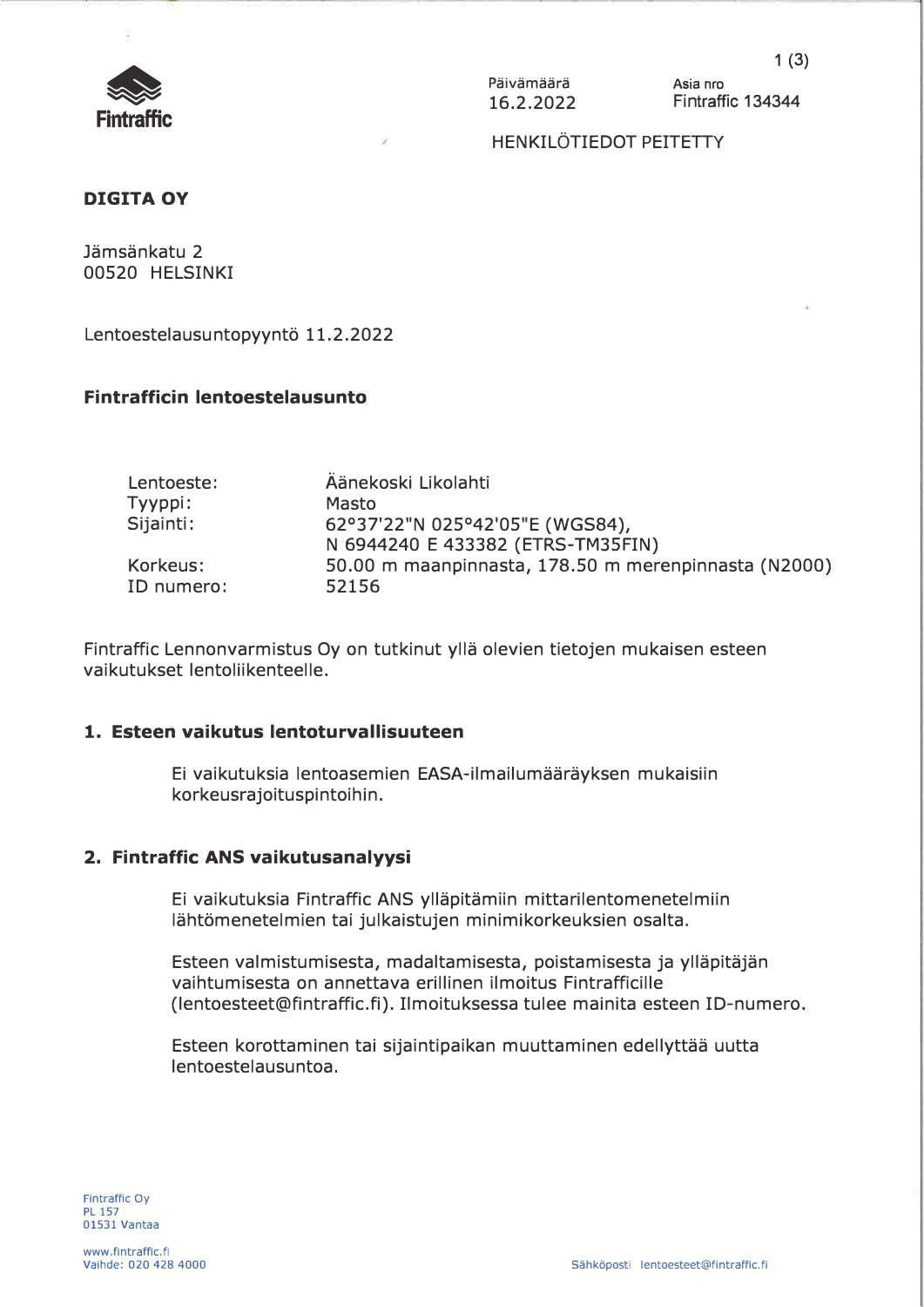# 3. Lentoesteen asettajan ja haltijan velvollisuudet

Lentoesteen asettaian sekä haltijan on ilmailumäärävksen AGA M3-14 noialla noudatettava mitä lentoestelausunnossa on sanottu koskien:

- a) lentoesteen sijaintia ja korkeutta;
- b) tilapäisten esteiden toiminta-aikaa:
- c) toiminnallisia ohjeita ja rajoituksia;
- d) lentoesteen pystyttämistä koskevaa lentoestelausunnossa mainittua ennakkoilmoitusaikaa:
- e) lentoesteen valmistumisesta, madaltamisesta, poistamisesta tai haltijan vaihtumisesta tai yhteystietojen muuttumisesta tehtävää ilmoitusta;
- f) lentoestelausunnon voimassaoloaikaa:
- g) lentoestemerkintöjä ja -valoja;
- h) lentoesteestä johtuvia mittausvelvoitteita; sekä
- i) paikkatiedon toimittamistapaa ja -muotoa.

Jos lentoestelausunnon kohdassa 1. edellytetään lentoestemerkintöjä ja -valoja, niin lentoestemerkintöjen ja -valojen tulee olla tyypiltään ja sijoitukseltaan lentoesterajoitusten ja lentoesteiden merkitsemistä koskevan määräyksen AGA M3-6:n sekä Liikenne- ja viestintäviraston antamien ohjeiden mukaisia. Lentoesteen haltijan tulee huolehtia lentoestemerkintöjen ja -valojen kunnossapidosta sekä toimivuudesta.

## 4. Noudatettavat ehdot

Tämä lentoestelausunto on voimassa 11.2.2024 saakka. Mikäli kirjallista valmistumisilmoitusta tai hakemusta voimassaolon jatkamiselle ei ole saatu tähän päivämäärään mennessä Fintrafficin Lentoesteet-yksikköön (lentoesteet@fintraffic.fi), katsotaan hanke rauenneeksi kokonaan.

## Yleistä ja lisätiedot

Tämä lentoestelausunto perustuu hakijan antamiin tietoihin ja Fintrafficin käytössä oleviin lentopaikka- ja muihin tietoihin. Fintraffic ei vastaa sille ilmoitettujen tietojen oikeellisuudesta.